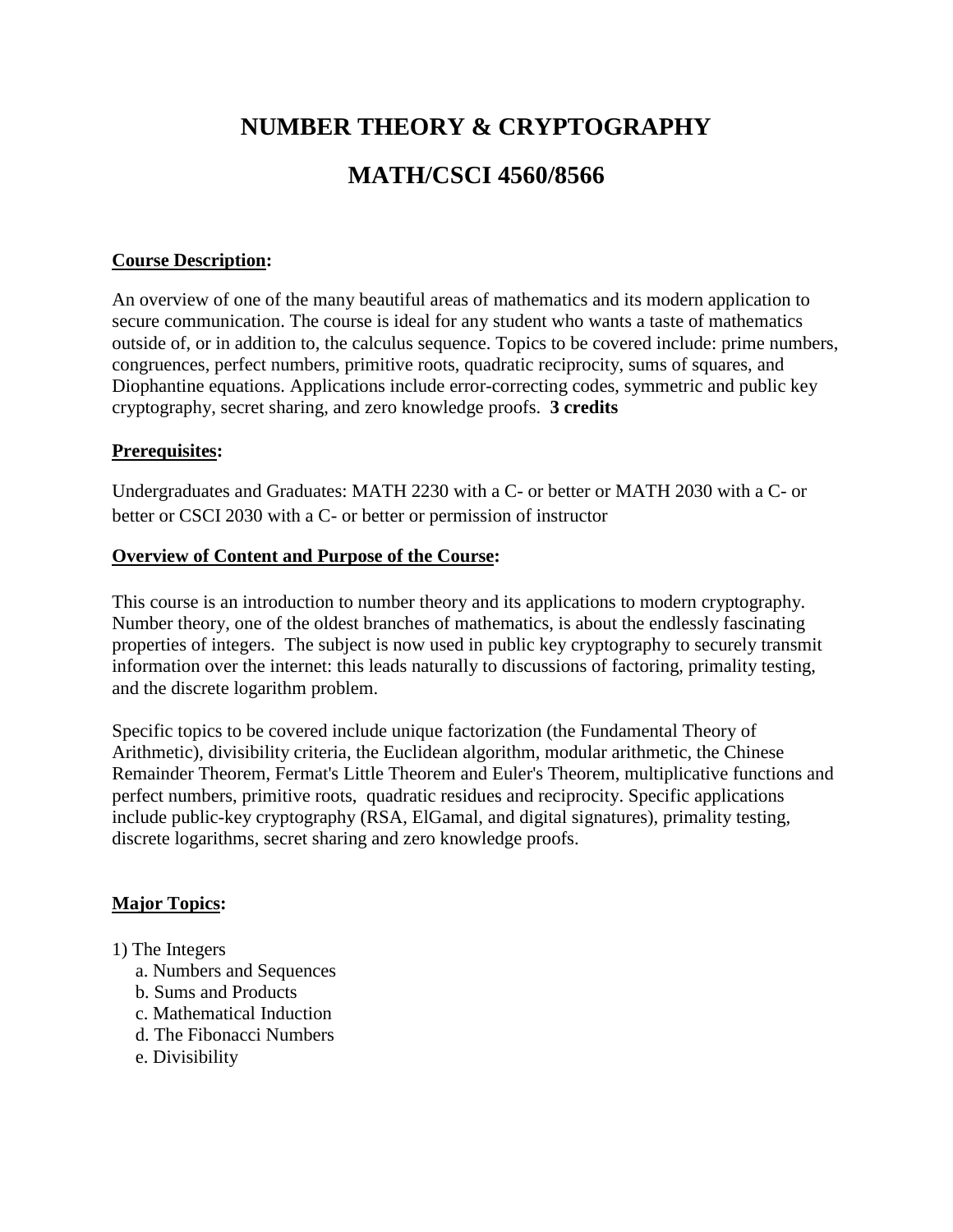#### 2) Primes and Greatest Common Divisors

- a. Prime Numbers
- b. The Distribution of Primes
- c. Greatest Common Divisors and their Properties
- d. The Euclidean Algorithm
- e. The Fundamental Theorem of Arithmetic
- f. Factorization Methods and the Fermat Numbers
- g. Linear Diophantine Equations

#### 3) Congruences

- a. Introduction to Congruences
- b. Linear Congruences
- c. The Chinese Remainder Theorem
- d. Solving Polynomial Congruences
- e. Factoring Using the Pollard Rho Method
- 4) Applications of Congruences
	- a. Hashing Functions
	- b. Check Digits
- 5) Some Special Congruences
	- a. Wilson's Theorem and Fermat's Little Theorem
	- b. Pseudoprimes
	- c. Euler's Theorem
- 6) Multiplicative Functions
	- a. The Euler-Phi-Function
	- b. The Sum and Number of Divisors
	- c. Perfect Numbers and Mersenne Primes

### 7) Cryptology

- a. Character Ciphers
- b. Block and Stream Ciphers
- c. Exponentiation Cipher
- d. Public Key Cryptography
- e. Cryptographic Protocols and Applications

#### 8) Primitive Roots

- a. The Order of an Integer and Primitive Roots
- b. Primitive Roots for Primes
- c. the Existence of Primitive Roots
- d. Discrete Logarithms and Index Arithmetic
- 9) Applications of Primitive Roots and the Order of an Integer
	- a. Pseudorandom Numbers
	- b. The ElGamal Cryptosystem